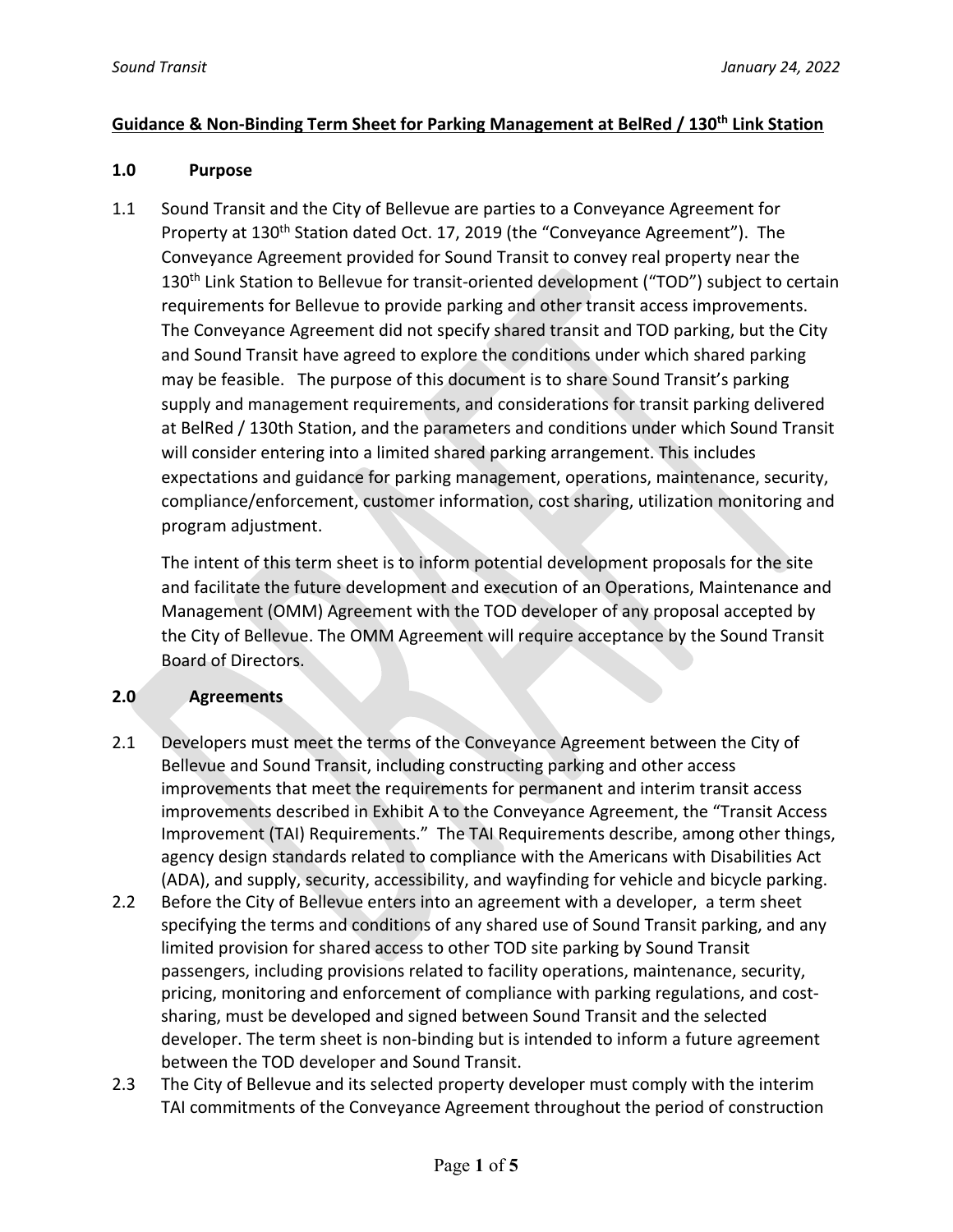of permanent parking, other TAI facilities, and any TOD on-site. According to Sound Transit's federal Record of Decision, a portion of the required interim parking spaces may be also provided within one quarter-mile walking distance of Spring District / 120<sup>th</sup> Link Station.

2.4 In the future, Sound Transit and the developer will need to develop and execute an Operations, Maintenance and Management (OMM) Agreement approved by the Sound Transit Board of Directors.

#### 3.0 **Shared Parking Opportunities**

- 3.1 In accordance with Sound Transit's System Access Policy (R2013-03), park and ride spaces may be shared for use by the tenants of and visitors to an adjacent TOD when not in use or needed by transit passengers, with permission from, and compensation paid to Sound Transit.
- 3.2 Sound Transit and King County Metro data from 2018 and 2019 show that even at busy park and rides that regularly fill to capacity on weekdays, not all transit passengers use or need access to park and ride spaces 24/7. Facilities that filled between 8:30-9:30 AM on weekdays typically remained full until 2:30 PM, with occupancy rates dropping to ~75% by 4:00 PM, ~47% by 5:00 PM, and ~25% by 6:00 PM.
- 3.3 Given the typical parking utilization patterns noted above, the best opportunity for shared use of parking will occur during late afternoon, evening and weekends, excluding selected dates with major events that increase off-peak transit parking demand.
- 3.4 Permission for such limited shared use can support Sound Transit's mission to connect more people and more places by facilitating development of housing and commercial space that increases transit ridership by allowing more residences, workplaces, and other destinations to locate within convenient walking distance of transit.

# 4.0 **Parking Management Options**

- 4.1 A developer may propose to use one or a combination of the following parking management approaches to meet the parking-related TAI commitments of the Conveyance Agreement, and the accessory parking needs of the commercial and/or residential space developed. In all cases, Sound Transit would not own the transit parking portion of the garage that is integrated into a larger development. Consistent with the Conveyance Agreement, ST has a no cost permanent easement on the property for the TAI facilities:
	- 4.1.1 **Exclusive transit parking:** ST would have exclusive use of 300 parking spaces for transit passenger and 2 parking spaces for service vehicles, 24/7 and would operate, sign, and regulate use of the facility in the same way it does for other park and ride facilities owned or leased by the agency.
	- 4.1.2 **Limited shared parking:** With compensation for a pro-rated share of operations, maintenance and management costs as well as parking revenue, ST would permit time-limited use of a limited number of specific parking spaces by TOD residents, tenants, or visitors. These Sound Transit parking spaces would be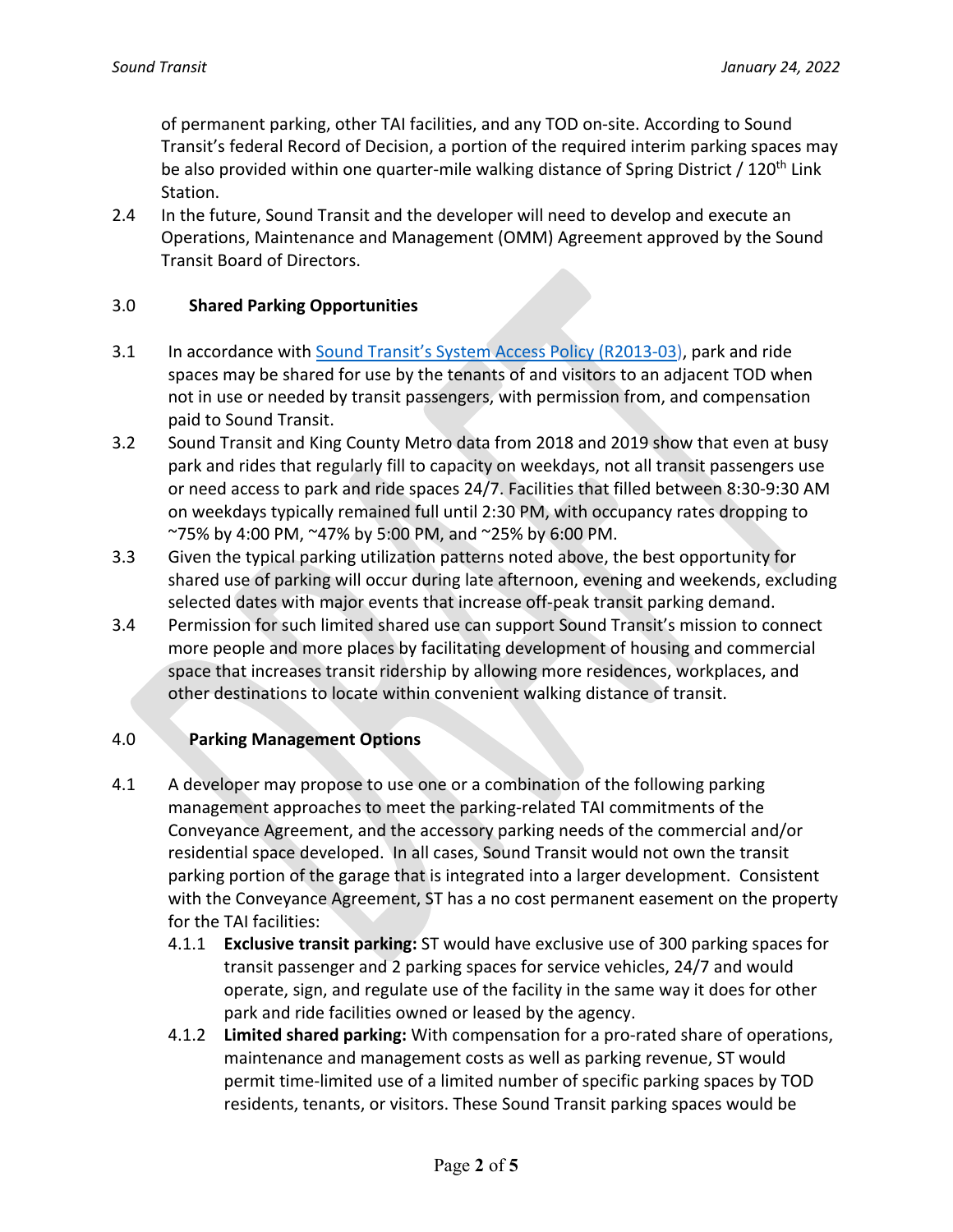signed as available for shared use during selected evening and overnight hours (determined by Sound Transit as required to maintain needed park and ride capacity, or as defined in a parking demand analysis and shared parking study (Parking Study) by Sound Transit or a Sound Transit accepted independent transportation planner or engineer), and at all times during weekends and federal holidays, when not in use by Sound Transit passengers, and with the exception of major event dates determined in advance.

- 4.1.3 **Open shared parking:** The developer and ST may agree to establish amutually open pool of shared parking spaces within all or a portion of one or multiple parking facilities. In this scenario:
	- 4.1.3.1 All spaces in the pool would be open and available for flexible use by transit passengers and a limited number of permitted TOD residents, commercial tenants and visitors on a first-come, first-served basis, managed by permits.
	- 4.1.3.2 Any shared pool of parking would be sized initially to accommodate the weekday peak combined demand for parking across all eligible and permitted user groups, including transit passenger vehicles, such that a minimum of 3% of the spaces in the shared pool would always be open and available for use by incoming permitted vehicles, regardless of their purpose for parking (e.g. access to transit, access to TOD destinations, or vehicle storage accessory to the TOD residences/businesses). Sound Transit will establish limits on the number of non-transit parking permits available for use by incoming vehicles during each period of the day to ensure that the required minimum of (3%) of spaces in the shared pool remains open and available for use by incoming transit passenger vehicles at all times.
- 4.2 Under any scenario, Sound Transit reserves the right to issue and limit the use of permits for the use of exclusive or shared parking spaces, and to charge any applicable user or permit fees.

# **5.0 Management Technology and Services**

- 5.1 Consistent with the Conveyance Agreement, the developer of parking areas to be used exclusively by, or shared with, Sound Transit passengers shall purchase and install equipment and technology to support full parking management, including:
	- 5.1.1 Static and dynamic signage for wayfinding and real-time passenger information on parking space availailability (Dynamic signage with real-time parking availability information shall be provided outside each publicly accessible entrance to each facility accessible for transit passenger parking).
	- 5.1.2 Genetech SharpVu cameras with fixed License Plate Recognition (LPR) capability and necessary internet / wifi connectivity and software licensing.
	- 5.1.3 Parking pay stations (selected and specified by Sound Transit), if necessary to support fee payment by non-transit passengers.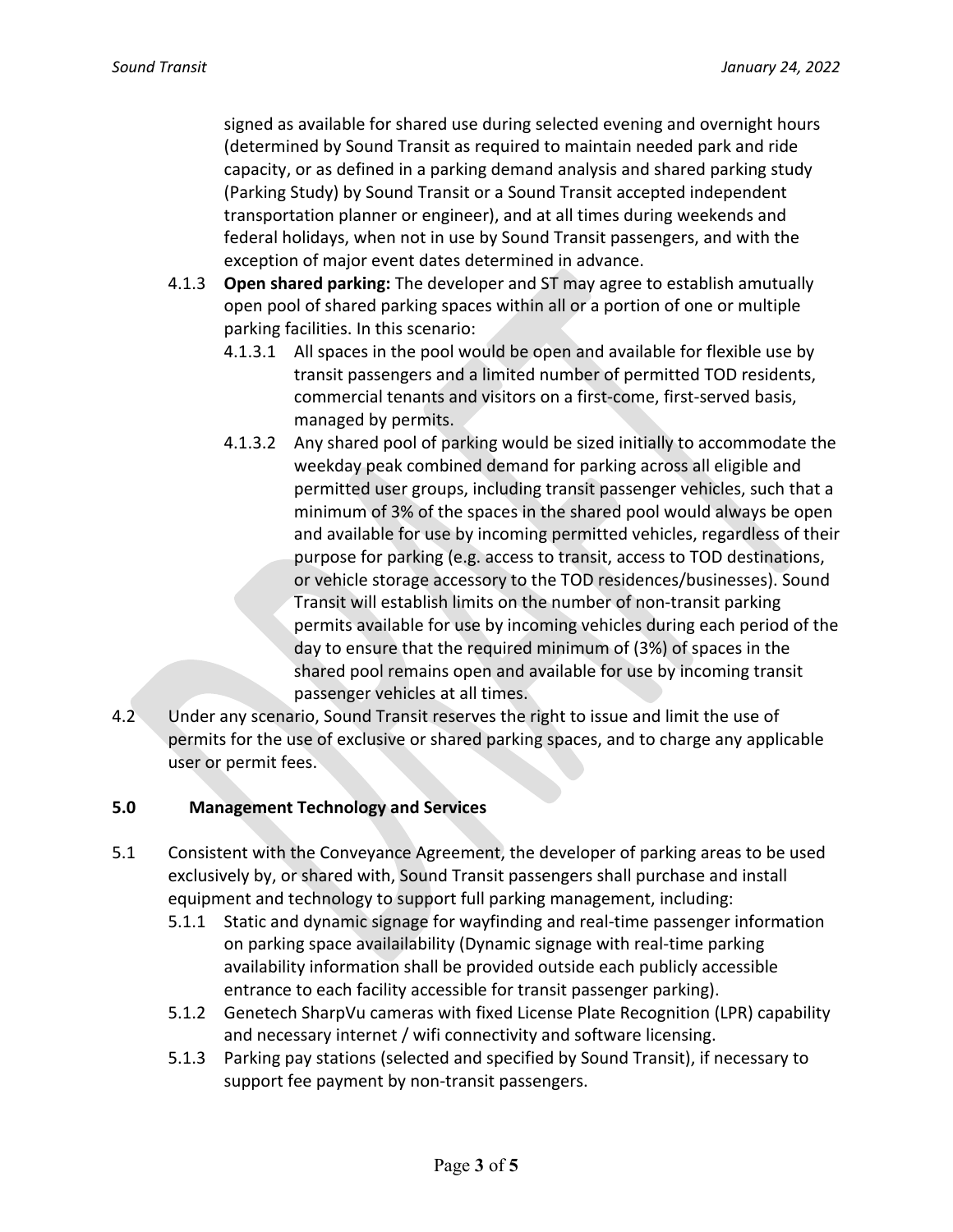- 5.2 Sound Transit's parking management service contractor will administer and enforce compliance with regulations on the use of any parking areas or spaces dedicated to the exclusive or shared use by passengers seeking to park and ride transit.
- 5.3 Use of any shared parking areas established by agreement of Sound Transit and the TOD developer will be managed with a license plate based permit system. The parking management service contractor will issue a limited number of permits for use during each time of day and day of week to each eligible user group (e.g. residents, commercial tenants, visitors, and transit passengers), with the specific limit of permits to be issued by period and by user group determined according to the Parking Study.
- 5.4 License plate numbers of TOD residents, tenants, and/or visitors may be used (with permission of vehicle owners) as proof of permission for time-limited use of shared parking areas in the Sound Transit parking facility.
- 5.5 Sound Transit's parking management contractor will use a combination of fixed and mobile license plate recognition (LPR) cameras to monitor the use of parking spaces throughout any shared parking areas, and to identify permitted and unpermitted vehicles as necessary to enforce compliance with permit and parking space use regulations.

# **6.0 Maintenance and Security**

- 6.1 Detailed requirements for operations, maintenance and preservation will be developed in the Operations, Maintenance and Management (OMM) Agreement.
- 6.2 Structural preservation, structural maintenance, rehabilitation, and repair activities required to maintain the facilities containing any parking spaces for the exclusive or shared use of Sound Transit shall be the responsibility of the owner of the parking facility and/or the owner of any TOD.
- 6.3 Cost of Maintenance: Per the Conveyance Agreement, Sound Transit is responsible for the cost of operational maintenance of the park and ride spaces on site. In general, Sound Transit does not maintain parking that we do not own. Sound Transit can fulfill this role through one of two options:
	- 6.3.1 Shared Parking: If ST agrees to a shared parking arrangement, we would prefer to have the TOD developer contract to maintain and secure it and have ST pay a pro rata share to have it maintained to our standards. In this case, Sound Transit will pay a share of the total facility maintenance costs based on the total supply of parking spaces (and associated parking space hours) allocated to transit passenger use.
	- 6.3.2 Exclusive Parking: If Sound Transit parking is dedicated exclusively to transit passengers, Sound Transit will consider providing security for transit parking areas. In this case, Sound Transit would take responsibility for appropriate security of all transit parking areas accessible to and for Sound Transit passengers. Sound Transit may also opt tocontract out for maintenance and/or security services.
- 6.4 Sound Transit would prefer proposals from the developer or property owner to maintain the garage in accordance with Sound Transit standards and to contribute